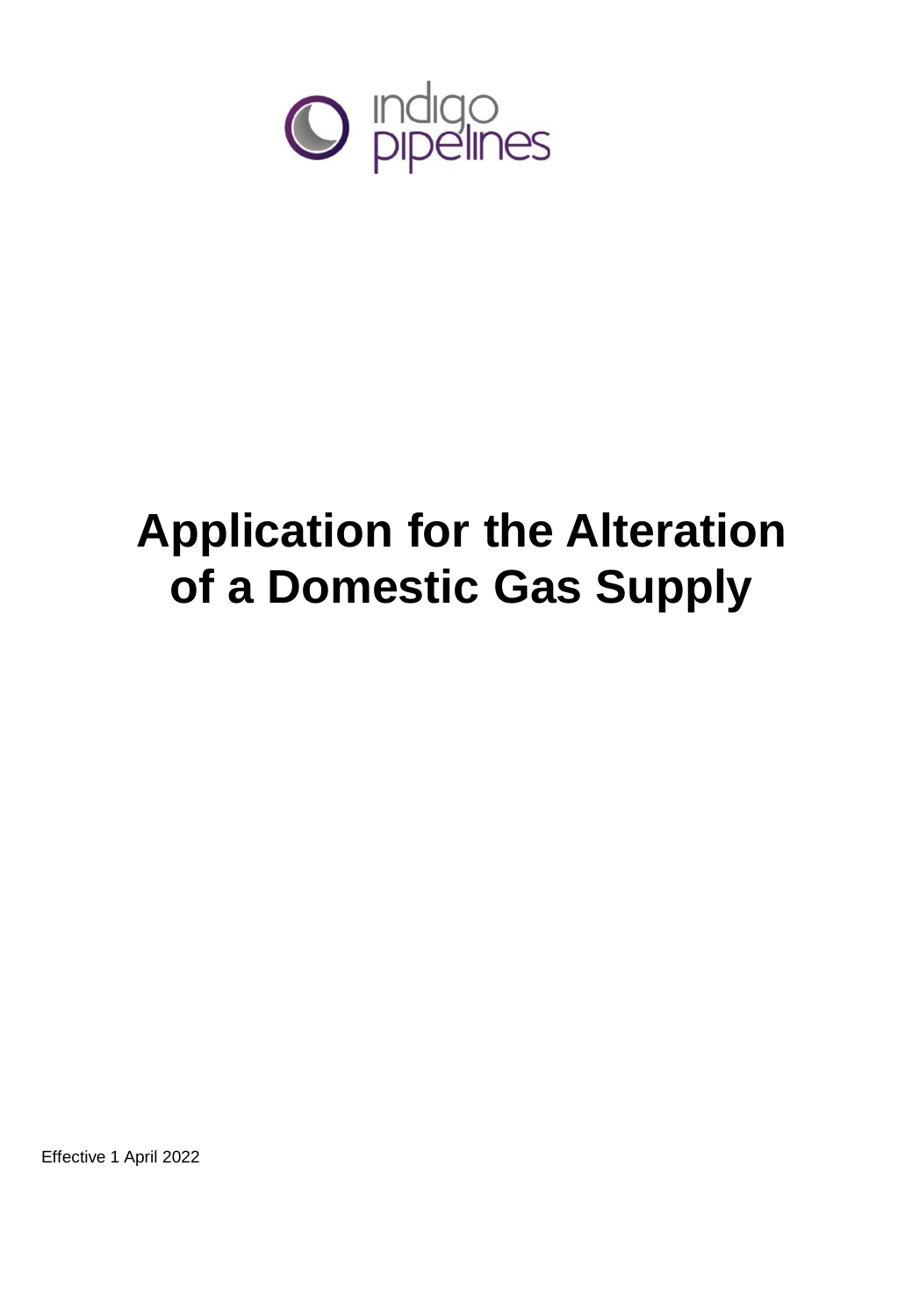Indigo Pipelines Limited (Indigo Pipelines) is a Licenced Gas Transporter.

Indigo Pipelines is committed to delivering the best possible service to our consumers. The operation of Indigo Pipelines' network assets has been contracted to SSE Energy Solutions, a trading name of SSE Utility Solutions Ltd, part of SSE plc. SSE is a major utility with many years of experience building and operating gas networks.

This document explains how you can apply for the alteration of an Indigo Pipelines gas connection. Applications should be made to SSE Energy Solutions at the address supplied on page 22 of this document. SSE Energy Solutions will undertake the required alterations, under the terms of this document, on behalf of Indigo Pipelines.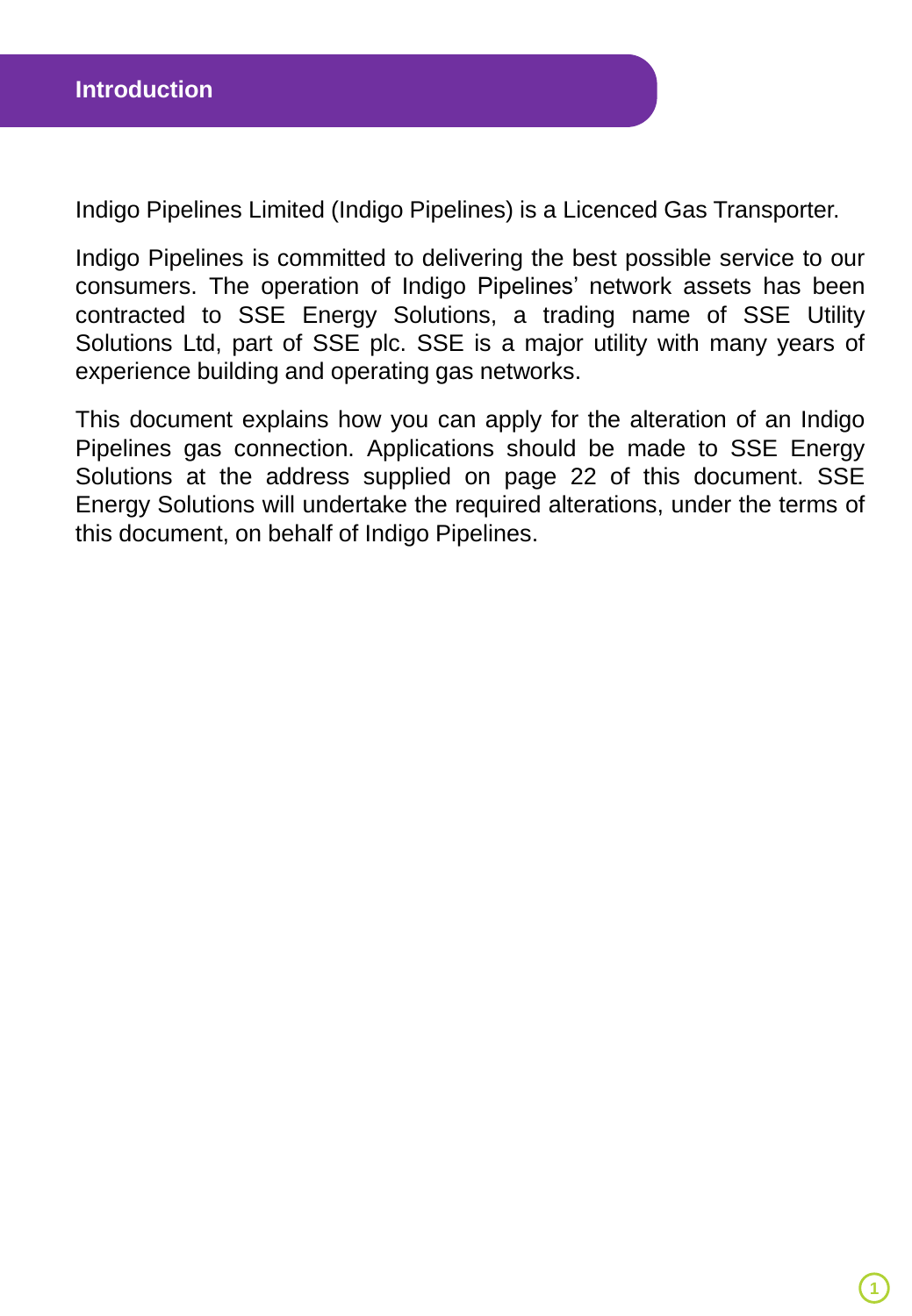## **Contents**

| 1) | <b>Step-by-Step Process</b>                             | 3              |
|----|---------------------------------------------------------|----------------|
| 2) | <b>Approved Gas Meter Boxes</b>                         | $\overline{4}$ |
| 3) | <b>Examples of Alterations</b>                          | 6              |
| 4) | Advice on Completing Your Application Form              | $9\,$          |
| 5) | <b>Alteration Charges</b>                               | 11             |
| 6) | <b>Eligibility Criteria</b>                             | 14             |
| 7) | Other Important Information                             | 15             |
| 8) | Application for the Alteration of a Domestic Gas Supply | 16             |
| 9) | <b>Contact Details</b>                                  | 23             |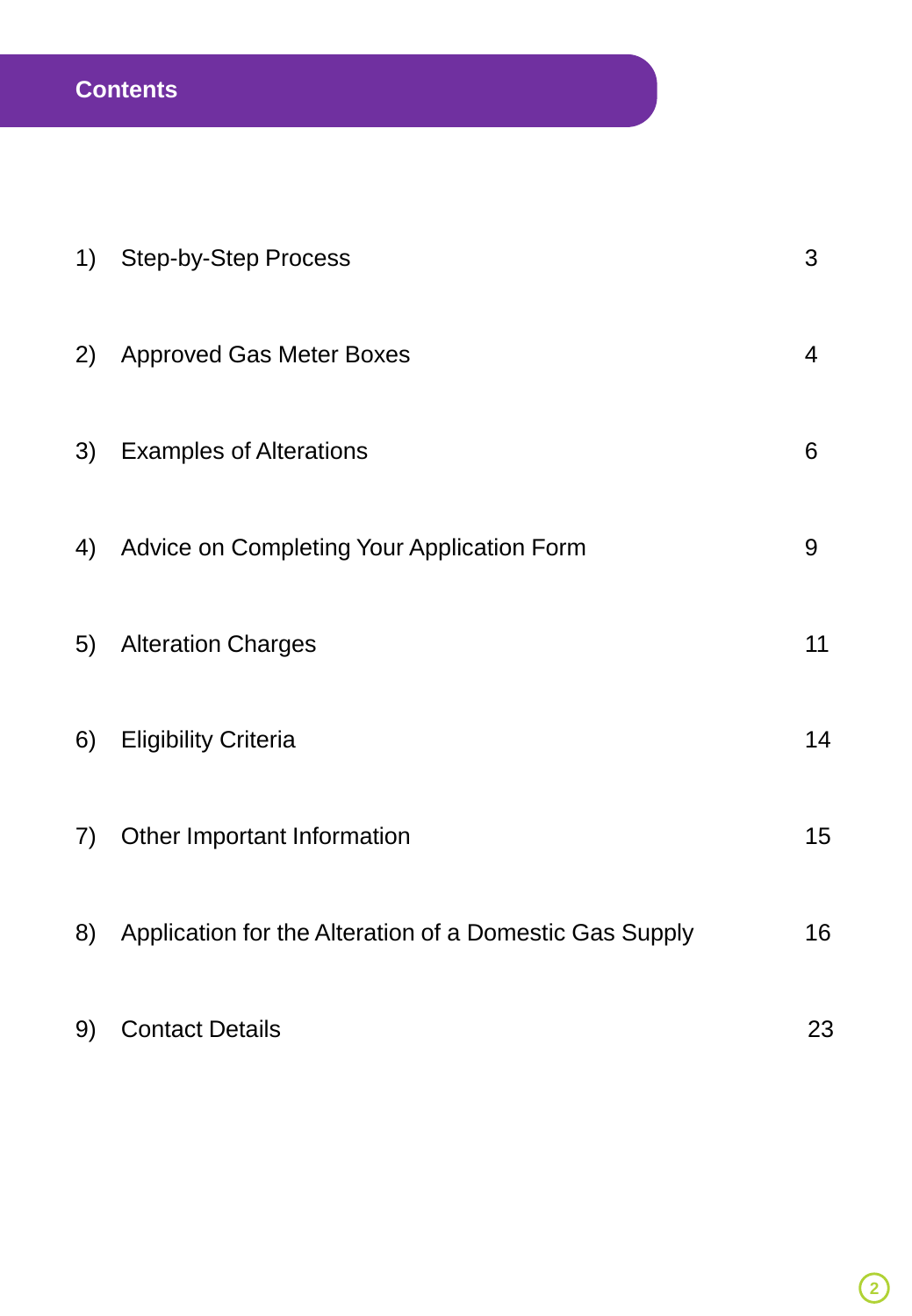## **1) Step-by-Step Process**

**Timescales (Working Days)**

| Step 1 | Complete application form and return it to SSE Energy<br>Solutions.                                                                                                                                                                     |                                                                                                                                                                                                             |
|--------|-----------------------------------------------------------------------------------------------------------------------------------------------------------------------------------------------------------------------------------------|-------------------------------------------------------------------------------------------------------------------------------------------------------------------------------------------------------------|
| Step 2 | SSE Energy Solutions will make contact with you to<br>confirm receipt of your application form and we have all<br>information required to provide you with a quotation.                                                                 | Within 4 working days                                                                                                                                                                                       |
| Step 3 | SSE Energy Solutions may need to send someone to<br>meet with you to undertake a site survey, our contractor<br>will contact you by telephone to arrange a suitable date<br>and time if this is necessary.                              |                                                                                                                                                                                                             |
| Step 4 | SSE Energy Solutions will send your quotation by post<br>or email.                                                                                                                                                                      | Within 4 working days if no site<br>visit required; within 11 working<br>days where a visit is required                                                                                                     |
| Step 5 | Should you wish to accept our quotation please<br>complete the acceptance form and return with payment<br>within the validity period of the quotation.                                                                                  |                                                                                                                                                                                                             |
| Step 6 | SSE Energy Solutions will contact you to confirm we<br>have received your acceptance and payment.                                                                                                                                       | Within 5 working days                                                                                                                                                                                       |
| Step 7 | Our contractor will contact you by telephone to agree a<br>date for the work to start and finish, a letter to confirm<br>agreed dates will follow.                                                                                      | Within $5 - 20$ working days<br>Please note that this timescale<br>quoted relates to the time it<br>takes us to agree a start date<br>with you. This is NOT the time it<br>will take to complete the works. |
| Step 8 | Our contractor will contact you by telephone prior to<br>work commencement to ensure site is ready and to<br>confirm the excavation works have been carried out<br>and, where required, the meter box or meter bracket is<br>installed. | Approximately 5 working days<br>before works commence                                                                                                                                                       |

The timescales above are approximate. However, there are some factors that may affect our lead times and these are explained in more detail in the 'Factors affecting timescales' section on page 14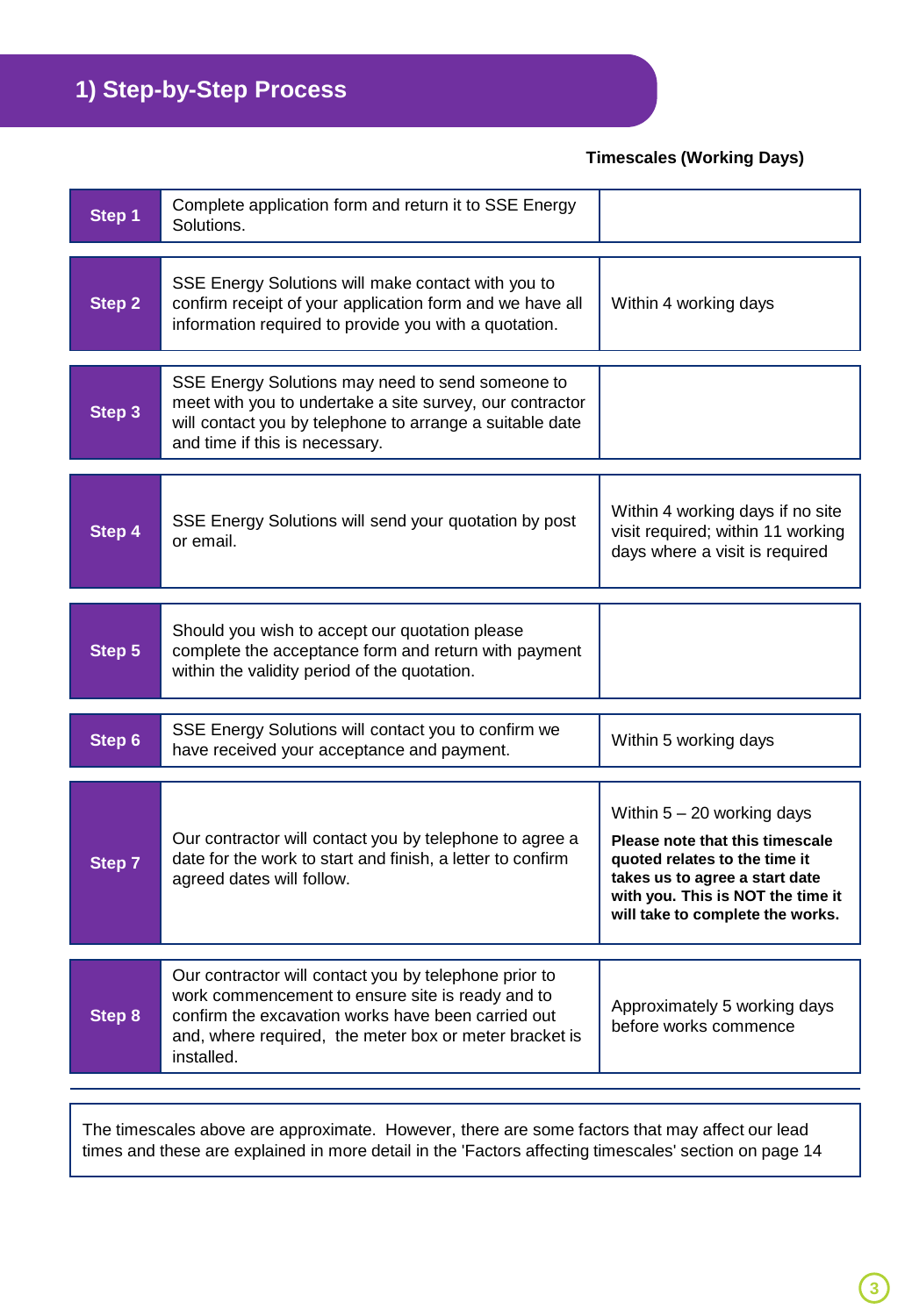### **2) Approved Gas Meter Boxes**

### **You must supply and install all Meter Boxes prior to commencing work**

#### **Built-in or Cavity Meter Box**

The Box must comply with BS 8499: 2009

Dimensions H 595mm x W 409mm x D 210mm.

This box is actually built in to the structure of the wall.

It is very important that the box slots into the recess. No drill holes should be used to secure the box as this would allow any escaping gas to enter a cavity of the building and render the box unsafe. The box must not be fitted closer than 150mm from cavity wall air bricks.

Your Builder must supply and install this Meter box\*

#### **MITRAS UNIBOX – UB2**

Height 500mm. Width 459mm

The UNIBOX is the preferred semi-concealed meter box and may be semi buried or surface mounted.

The box must not be fitted directly beneath a window opening and no closer than 150mm from cavity wall air bricks.

You must supply and install this Meter box prior to commencing work\*







#### **Surface Mounted Meter Box**

Dimensions H 503mm x W 408mm x D 224mm.

This box bolts straight onto your outside wall.

It is not suitable for use on walls which face directly onto pavements, public footpaths or shared access routes due to its depth.

The box must be fitted no closer than 150mm from cavity wall air bricks.

You must supply and install this Meter box prior to commencing work\*

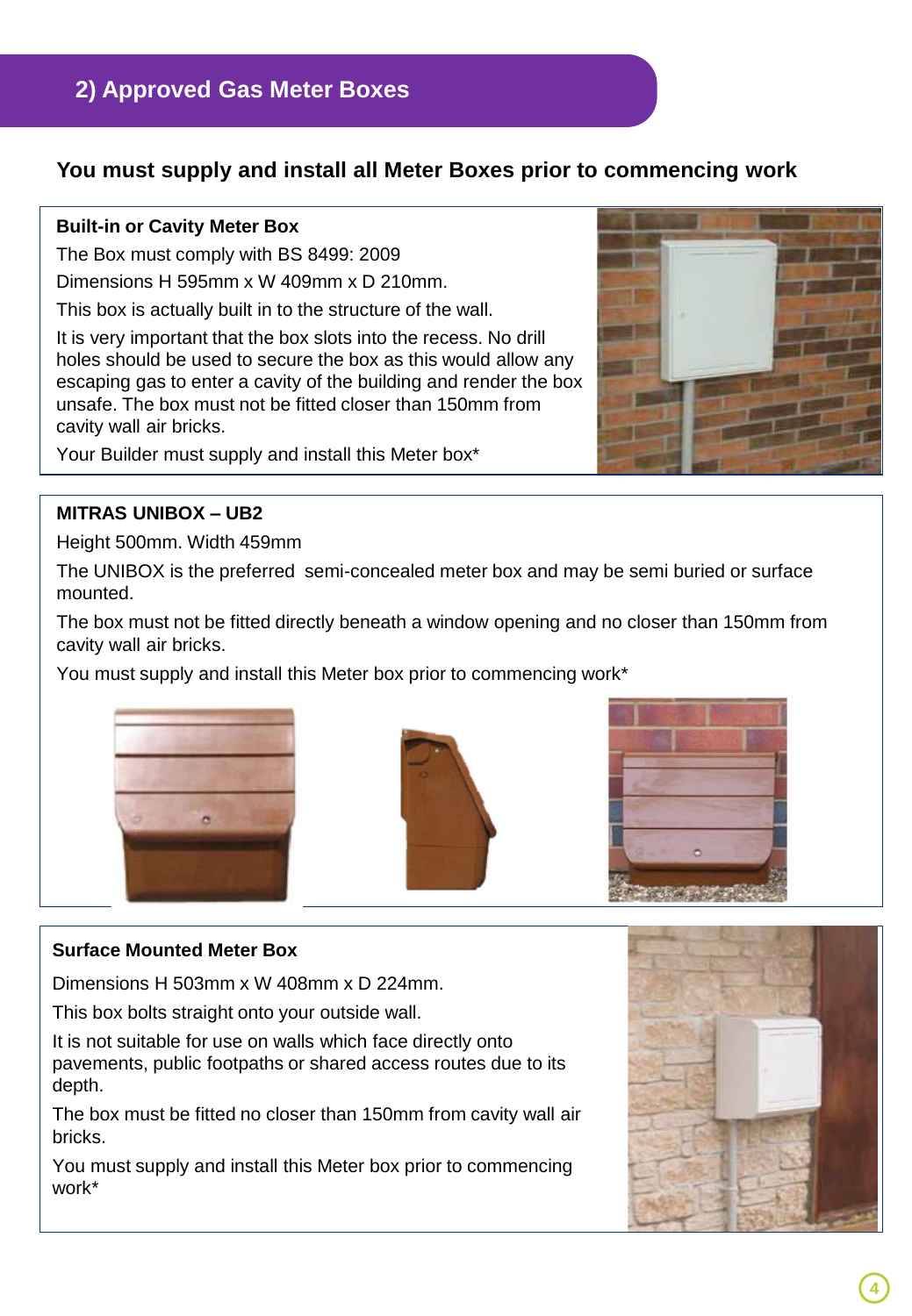### **2) Approved Gas Meter Boxes**

#### **Internal Meter Position**

The internal Meter position is intended for where the property faces directly onto the pavement or shared access route.

You must provide and install the meter bracket for this type of installation. Meter brackets are available from leading UK Builders Merchants

#### **\* Obtaining Approved Meter Boxes**

All approved meter boxes are available from leading UK Builders Merchants.

Please note this may require you to place a special order.

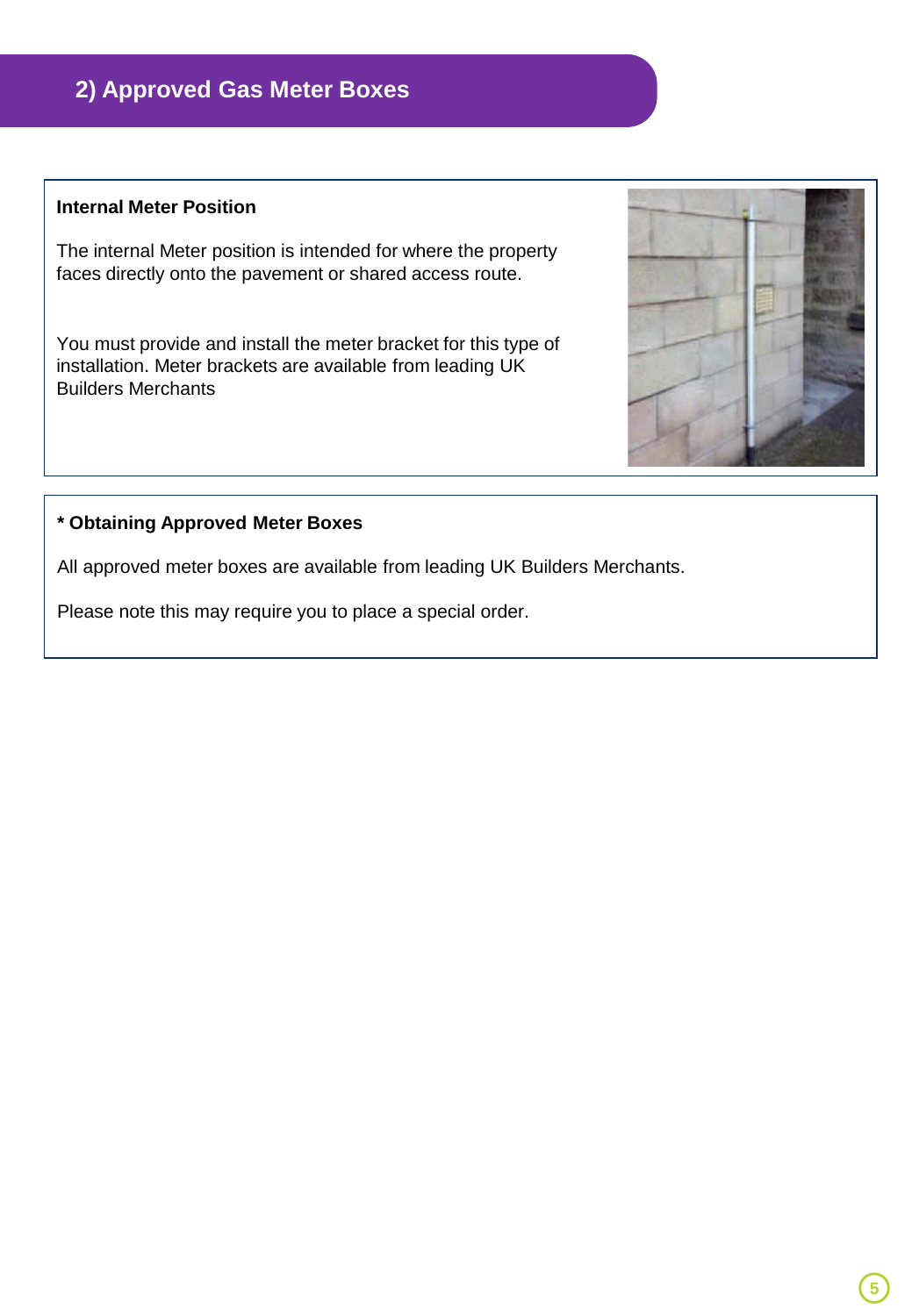### **3) Examples of Alterations**

**The examples below explain how the way in which you alter your meter position can affect the price of your quotation**

#### **1) Back-to-Back Alteration (1)**

A back-to-back alteration is where you are proposing to move your meter to the other side of the wall and no extra service pipe length is required.

Example 1 below shows how the Internal meter is being moved directly outside to an external meter box.



#### **2) Back-to-Back Alteration (2)**

Another example of a back-to-back alteration. In Example 2 the internal meter is again being moved directly outside to an external meter box.

**However in this instance it should be noted that due to safety considerations only a built-in meter box would be accepted in this situation.**

**As this also requires work in the Public Highway a bespoke quotation will be required**

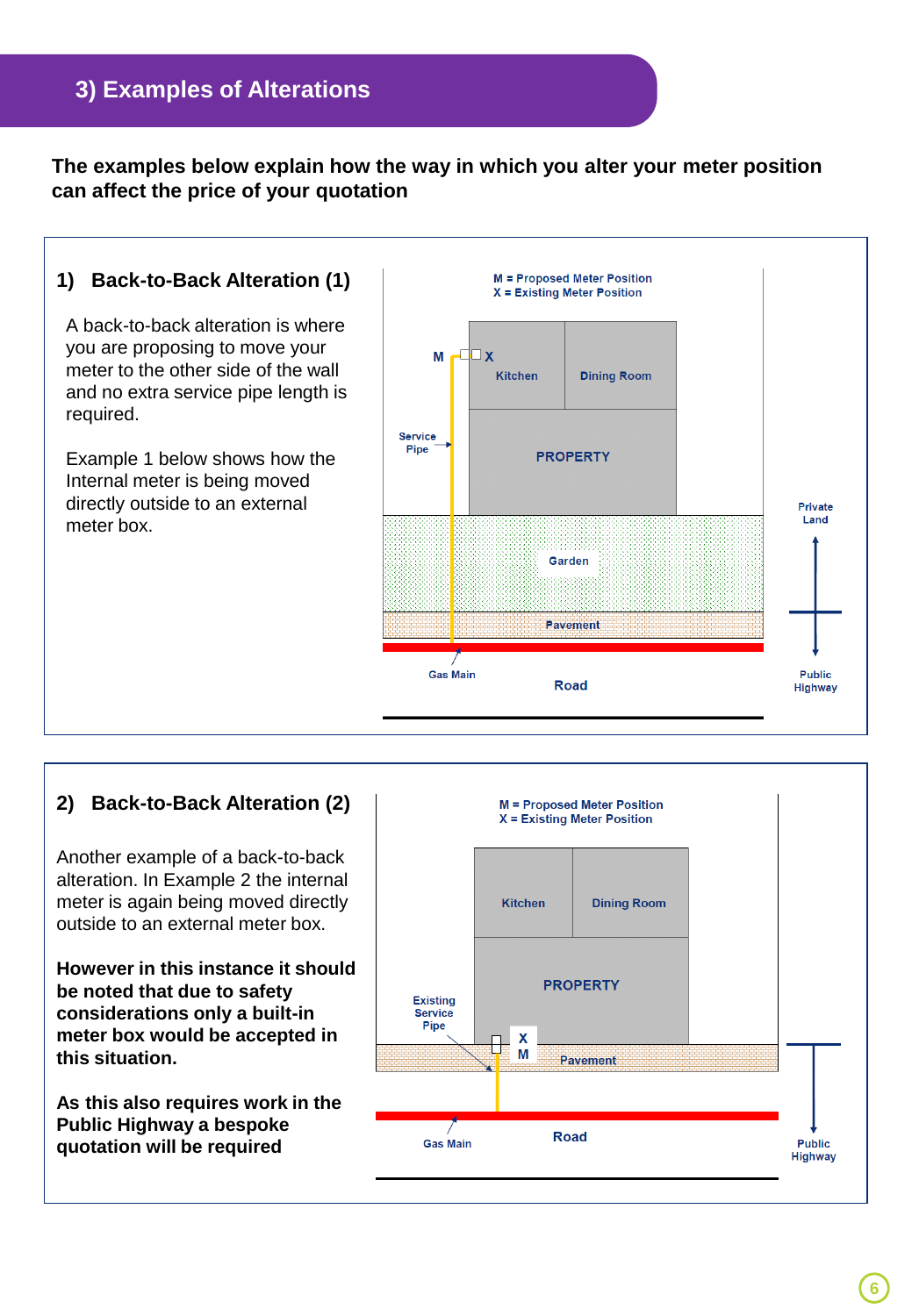### **3) Examples of Alterations**

#### **3) Basic Alteration**

A basic alteration is any alteration work up to and including **5m** of additional pipe. In Example 3 the meter is being moved to the outside wall of the proposed extension to the house.

This may require 2 separate visits in order to complete the works.

- 1) To disconnect the service to enable works to progress.
- 2) To reconnect the service to the new meter position

**All excavation in this example would be carried out by the Customer / Customer's Contractor as proposed route is in private land.**



**Please note you will have to select a new meter box from the approved list of meter boxes. Your existing semi-concealed meter box will only be acceptable for re-use if it is the 'Unibox' version.**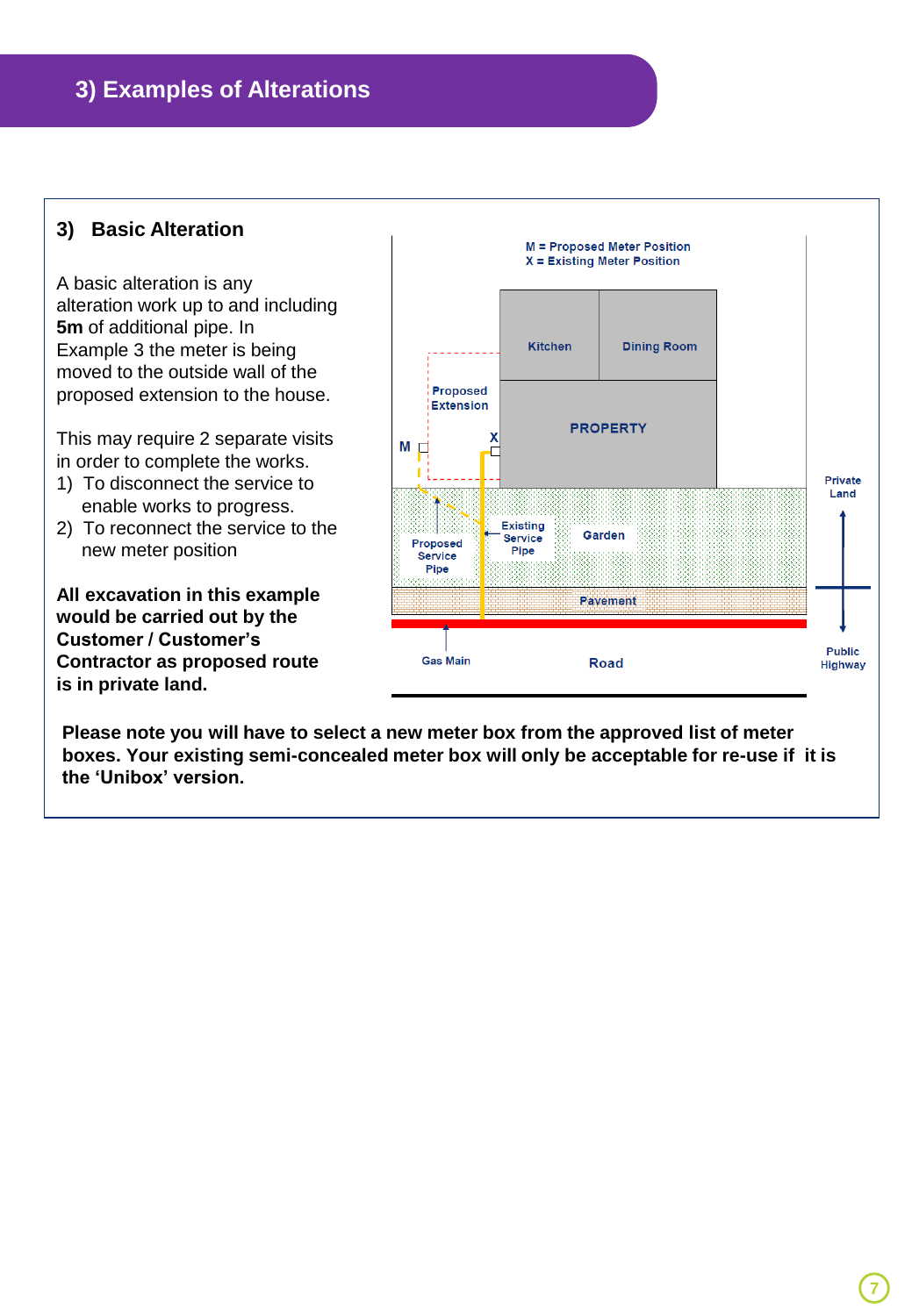### **3) Examples of Alterations**

#### **4) Extra Length Alteration**

This is where you require more than **5m** of additional service pipe. In Example 4 the meter remains where it is currently located but the service pipe is extended around the proposed extension.

**All excavation in this example would be carried out by the Customer / Customer's Contractor as proposed route is in private land.**



### **5) Replacement of Damaged / Flooded Semi-Concealed Meter Boxes**

**With this option we can replace a damaged or flooded semiconcealed meter box.**

**Please note we will only accept the current approved Unibox type semi-concealed meter box in the same position.**

**This will require excavation work to be carried out by SSE Energy Solutions.**

**Please note, If you require a replacement lid only these can be obtained from leading UK Builders Merchants complete with fitting instructions.**

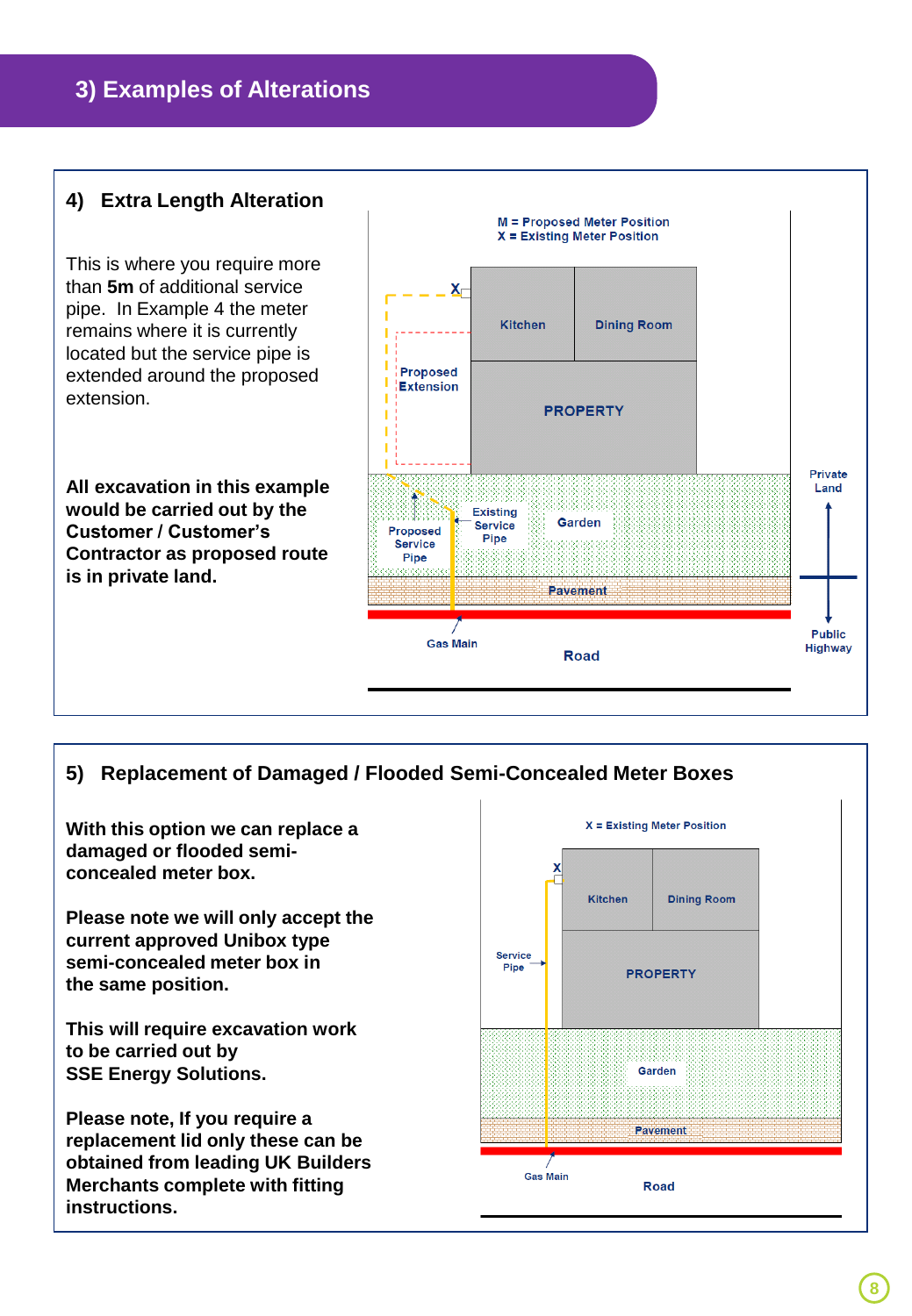#### **Part 3 - Meter / Meter Box Details**

Indicate what type of meter box you have.

#### **Part 4 – Property Sketch and Meter Positions**

We require you to provide a sketch and photographs. This is very important as this gives us an indication of the meter positions and any surrounding features that may affect works. Try to be a detailed as possible.

Look out for things like manhole covers and drains which indicate where other underground services are positioned.

There are other rules about where you can locate your meter, most importantly it must not be a danger to anyone else and should not be sited where it can be easily damaged. Additionally, it must be in a position where you can easily reach and operate the emergency control valve.

You **cannot** site a meter in the following locations:

Close to a source of heat or where it will be affected by extreme hot or cold temperatures,

- Within 300mm of the flue of a gas appliance
- Within 150mm of an electricity meter
- In or near a place where food is stored
- In a place where the meter is likely to rust or come into contact with corrosive chemicals (for example under a kitchen sink)
- Under stairs or in a shared hallway/passageway
- On cement or a floor that may be frequently wet

Please note:

We will only move your meter if the emergency control valve also needs to be moved. Otherwise a Gas Safe Engineer can move the meter for you.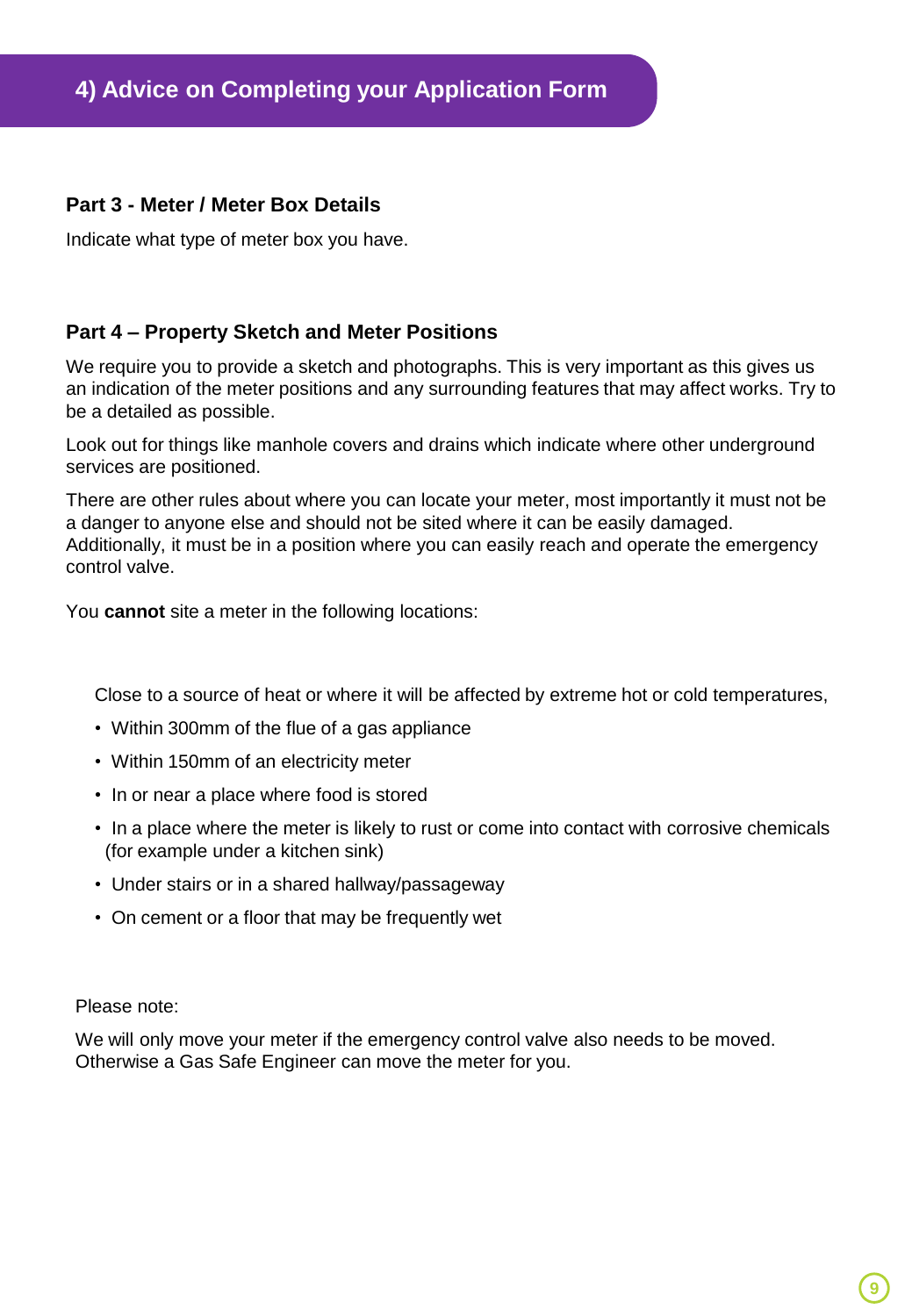#### **Part 6 – Reconnecting Your Meter**

Once we have moved your service pipe you will need to get your meter reconnected.

If your meter is subsequently found to be damaged or has incurred water damage following our site survey you will be advised to contact your Gas Supplier to arrange for a replacement meter prior to any work being carried out. This must be done as early as possible. You will not be able to use gas unless you arrange for this work to be carried out.

|                                       | What we will do                                                                                                                                           | What you need to do                                                                                                                                                                                                                                         |
|---------------------------------------|-----------------------------------------------------------------------------------------------------------------------------------------------------------|-------------------------------------------------------------------------------------------------------------------------------------------------------------------------------------------------------------------------------------------------------------|
| <b>Partial</b><br><b>Reconnection</b> | We will disconnect your meter, move<br>it and reconnect it to the new service<br>pipe. We will not reconnect the meter<br>back to your internal pipework. | Arrange for a Gas Safe engineer to<br>visit your property after we have<br>completed our work. They will<br>connect your supply back to the<br>internal pipework. You will not be<br>able to use gas unless you arrange<br>for this work to be carried out. |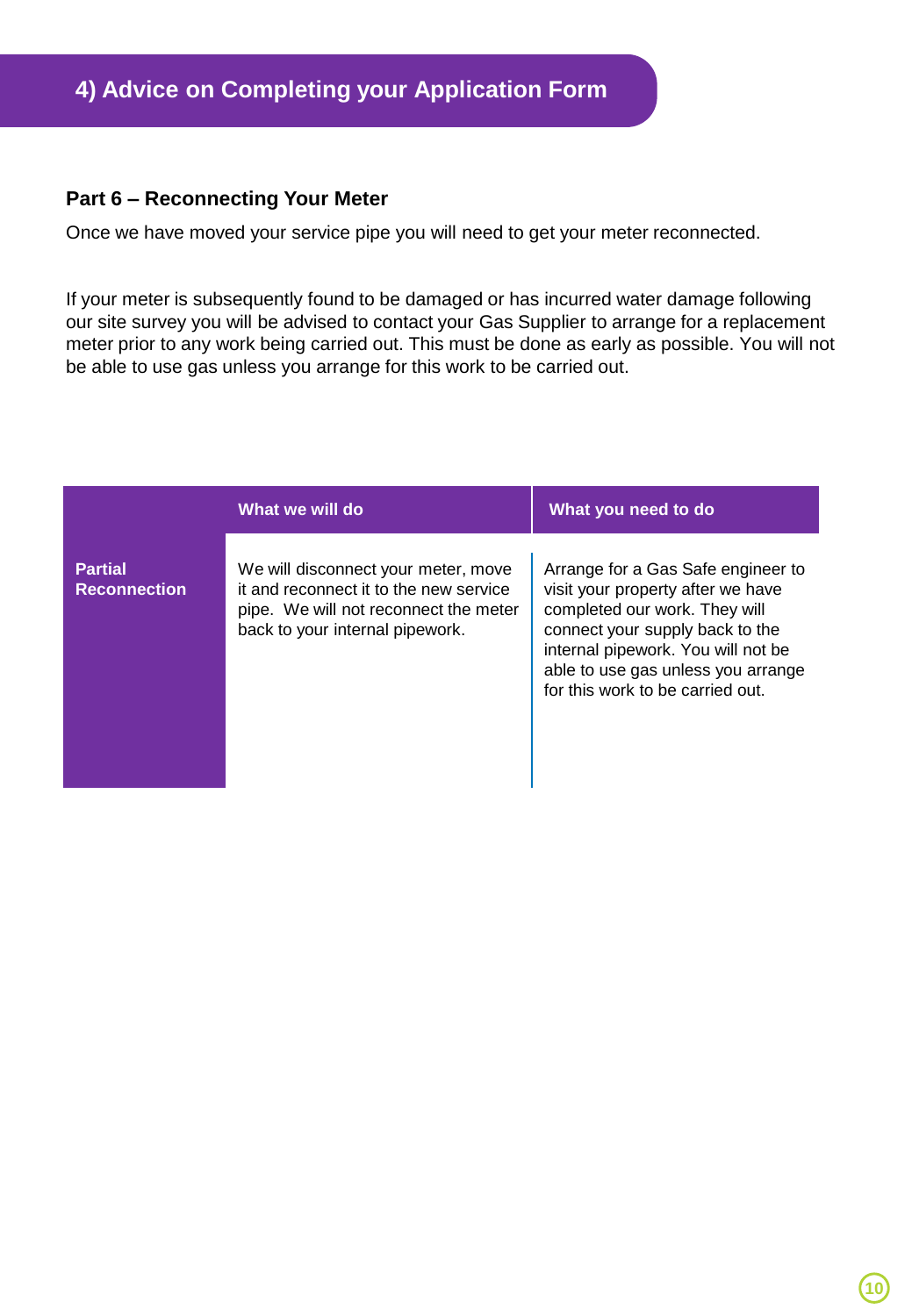#### **Statement of Charges**

SSE Energy Solutions Service Alteration charges are subject to bespoke quotation, based on the length and complexity of the alteration, with the charge being cost reflective.

#### **Option 1 – Service Alteration with Partial Reconnection**

Customer to carry out all excavation work, to expose the existing gas service pipe at the service connection point and provide suitable trench, minimum 450mm depth to SSE Energy Solutions requirements.

Customer to provide suitable fine fill material to bed and surround pipe to 75mm cover. This material should be available on site and assistance provided in moving it to where the pipe is being laid.

Excludes supply and fit of suitable, approved gas meter box

Excludes reinstatement of specialist hard surfaces – e.g. coloured tarmac, tiles, mosaic or embossed concrete surfaces.

Customers are also advised to relocate or protect growing plants as SSE Energy Solutions will not replace any that are damaged or destroyed.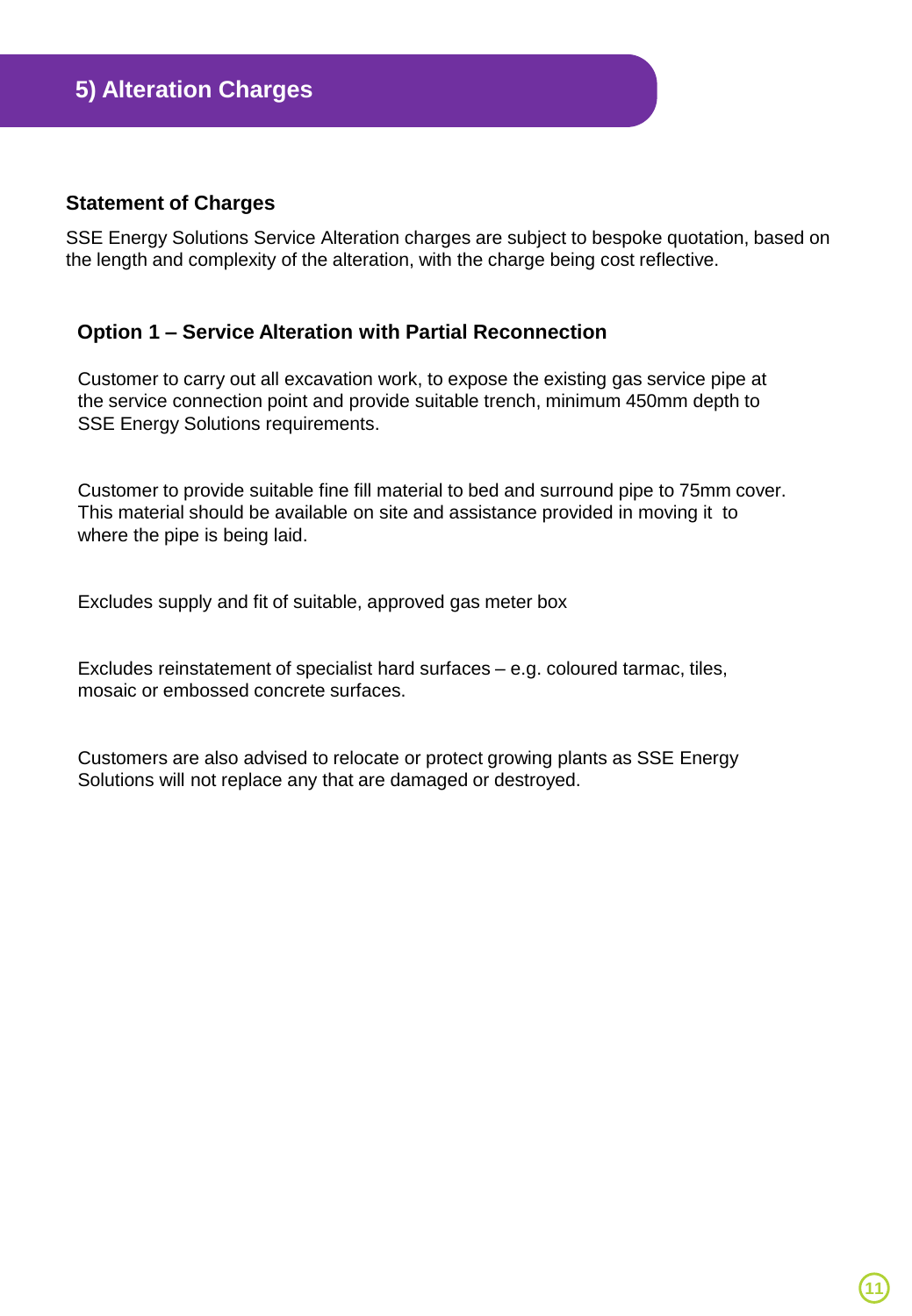#### **Option 2 – Replacement of Damaged / Flooded Semi-Concealed Meter Box with Partial Reconnection**

**Please note we will only accept the current approved "Unibox" type semiconcealed meter box in the same position.**

**We strongly recommend photographs are provided to assist with identifying the cause and extent of the damage, and the remedial works required.**

Customer to carry out all excavation work, to expose the existing gas service pipe at the service connection point and provide suitable trench, minimum 450mm depth to SSE Energy Solutions requirements.

Customer to provide suitable fine fill material to bed and surround pipe to 75mm cover. This material should be available on site and assistance provided in moving it to where the pipe is being laid.

Excludes supply of approved new semi concealed Unibox.

Excludes reinstatement of specialist hard surfaces – e.g. coloured tarmac, tiles, mosaic or embossed concrete surfaces.

Customers are also advised to relocate or protect growing plants as SSE Enterprise Utilities will not replace any that are damaged or destroyed.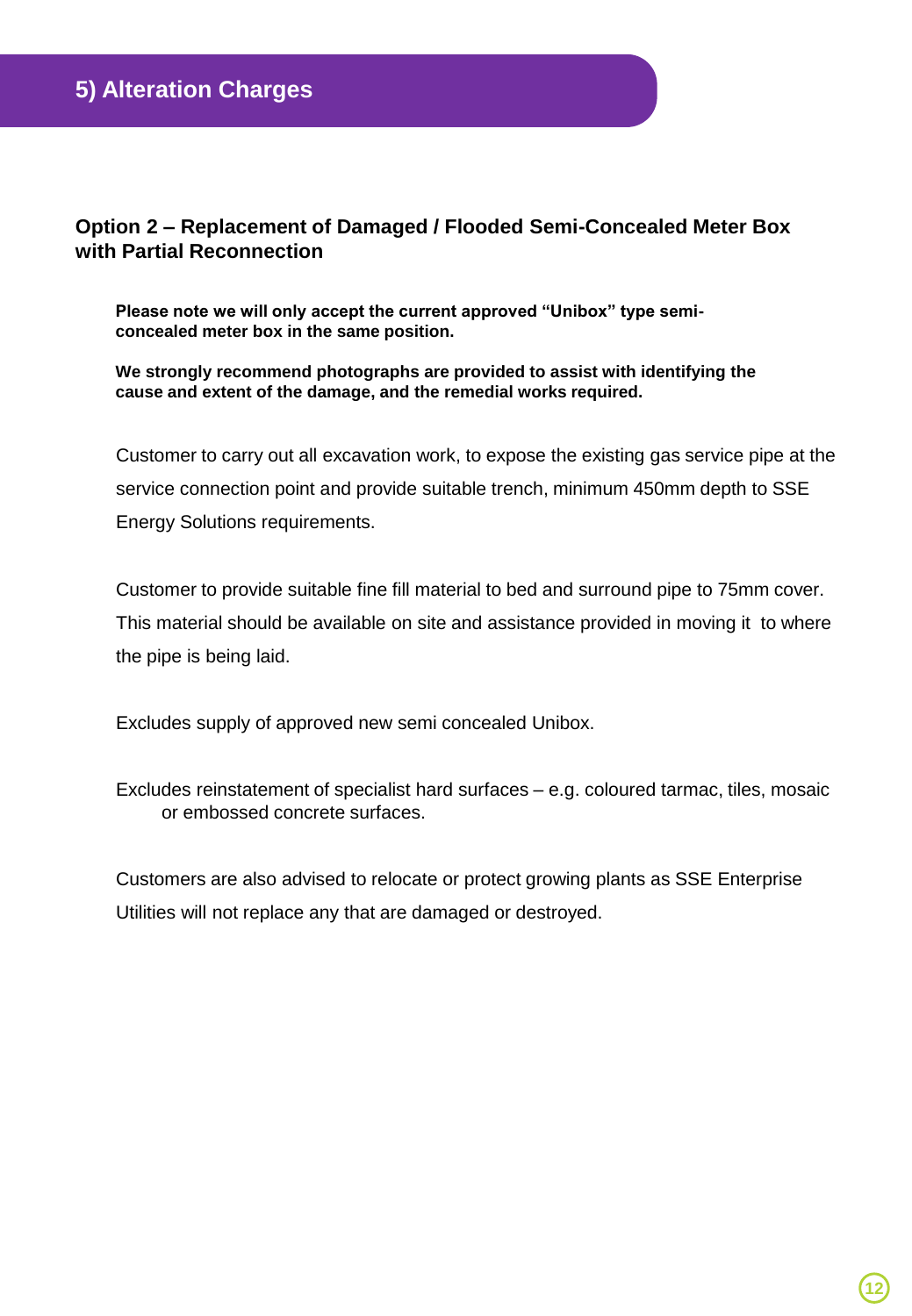#### **Eligibility Criteria for Service Pipe Alterations – All Options**

Both the service pipe and the alterations to the service pipe must fulfil the following criteria to be eligible for a Service Alteration by SSE Energy Solutions:

- Service pipe is owned by Indigo Pipelines;
- Service pipe diameter 32mm polyethylene/1" metallic, or less;
- Operating at a pressure of below 2barg;
- The existing service entry (the point at which the service enters your property) is not more than 3m above ground level;
- The proposed service entry (the point at which the service enters your property) is not more than 3m above ground level;
- The total length of the alteration is not more than 20 metres;
- The pipe to be altered is a pipe that is designed to supply one or two supply meter points;
- No unusual security or similar access restrictions apply e.g. where property is located within a secure military base a standard charge will not be applicable;
- At the time of the request the customer does not anticipate that the completion of the works will be affected by any unusual health, safety or environmental risks – e.g. working under scaffolding erected by others, the presence of asbestos dust etc.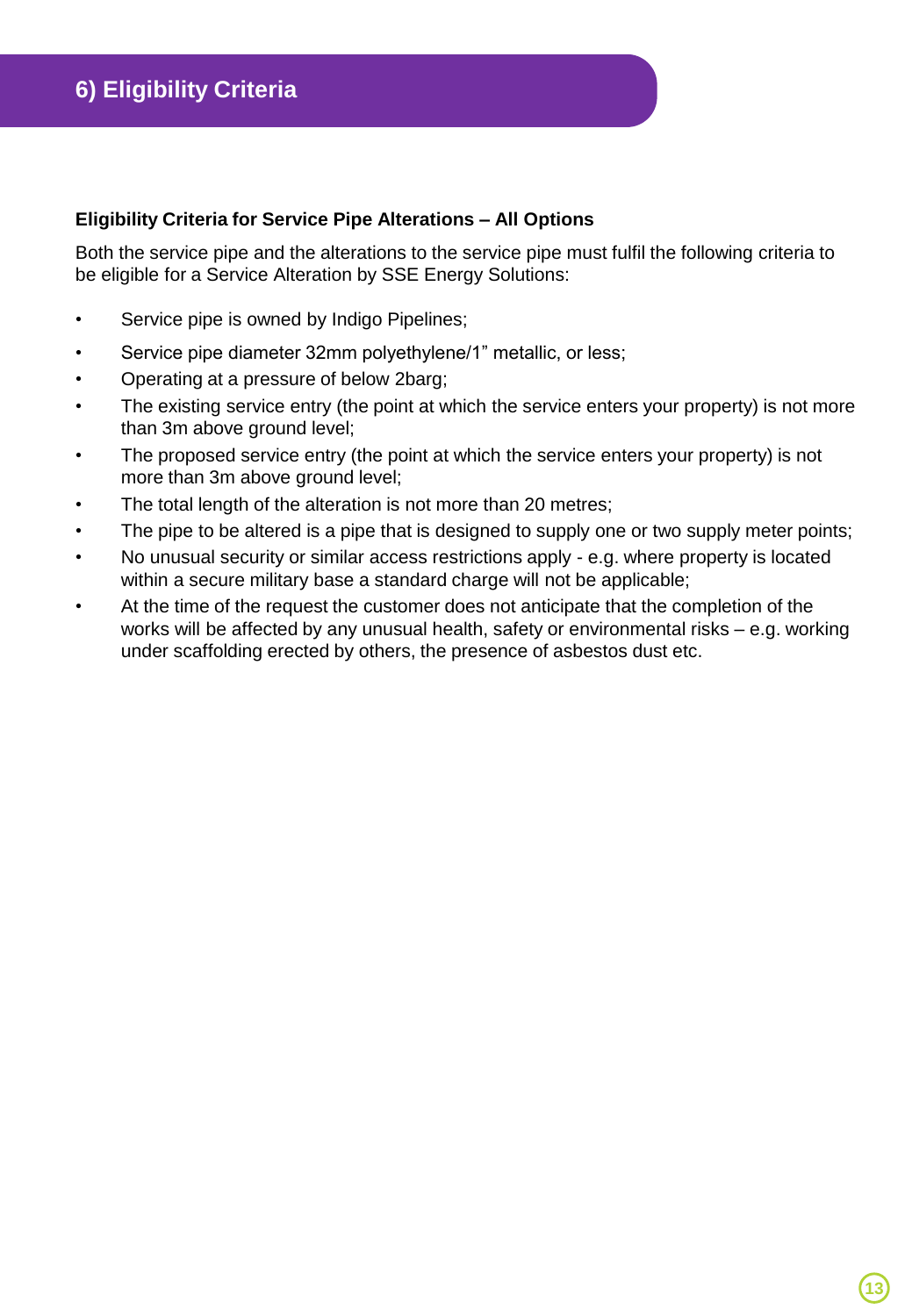#### **Variations and choosing someone to act on your behalf**

We will need access to your property to alter or install your gas supply. You need to ensure that your nominated representative is there when we arrive. You must have obtained permission from the property owner for the works.

When we arrive on site we may find a problem that could not have been identified earlier which could result in a change to the overall scope of the work. Therefore we may need to change our contract and send you a new quote to cover any additional/changed work.

If this happens, we may be able to offer you a variation. This may include a change in the price that you or the person acting on your behalf must agree to before we can continue work. The revised price may be higher or lower than the original price quoted.

As a result of all the above, it is essential that whoever you nominate to be on site in your absence is authorised by you to agree to any changes.

#### **Factors that may affect our timescales**

Sometimes, events occur that are out of our control and these may cause a delay to your job being completed. A list of some of these events is detailed below. If any of these do take place then we will notify you and make you aware of any problems that subsequently arise.

| If you determine that we will need to cross land not owned by you or we<br><b>Easements and</b><br><b>Consents</b><br>determine this through a site survey or land registry check, then we may<br>need to ensure a legal consent or easement is in place. This will need to be<br>negotiated prior to commencement of works on site. Please note that this<br>can lead to delays and may have cost implications |                                                                                                                                                                                                                                                                                                                                                                                                                                                                                                                                              |
|-----------------------------------------------------------------------------------------------------------------------------------------------------------------------------------------------------------------------------------------------------------------------------------------------------------------------------------------------------------------------------------------------------------------|----------------------------------------------------------------------------------------------------------------------------------------------------------------------------------------------------------------------------------------------------------------------------------------------------------------------------------------------------------------------------------------------------------------------------------------------------------------------------------------------------------------------------------------------|
|                                                                                                                                                                                                                                                                                                                                                                                                                 |                                                                                                                                                                                                                                                                                                                                                                                                                                                                                                                                              |
| <b>Dual Services</b>                                                                                                                                                                                                                                                                                                                                                                                            | Occasionally when we start the work, we may discover that your supply is<br>connected to your neighbour's supply. This is rare, but if this is the case,<br>we may have to split the supply and lay two separate services, one for you<br>and one for your neighbour. This is at no additional cost, but we will require<br>access to your neighbour's gas supply to carry out the work.<br>We will try to do this on the same day subject to your neighbour's<br>availability and their granting us immediate access to relay their supply. |
| <b>Road Notices</b>                                                                                                                                                                                                                                                                                                                                                                                             | Where excavation work is required in the public highway, we require<br>permission from the local Highway Authority to carry out.<br>On occasion we may be required to use temporary traffic lights or even<br>apply for a road closure. In some instances this can cause a delay in work<br>being carried out. We will keep you informed if this is the case.                                                                                                                                                                                |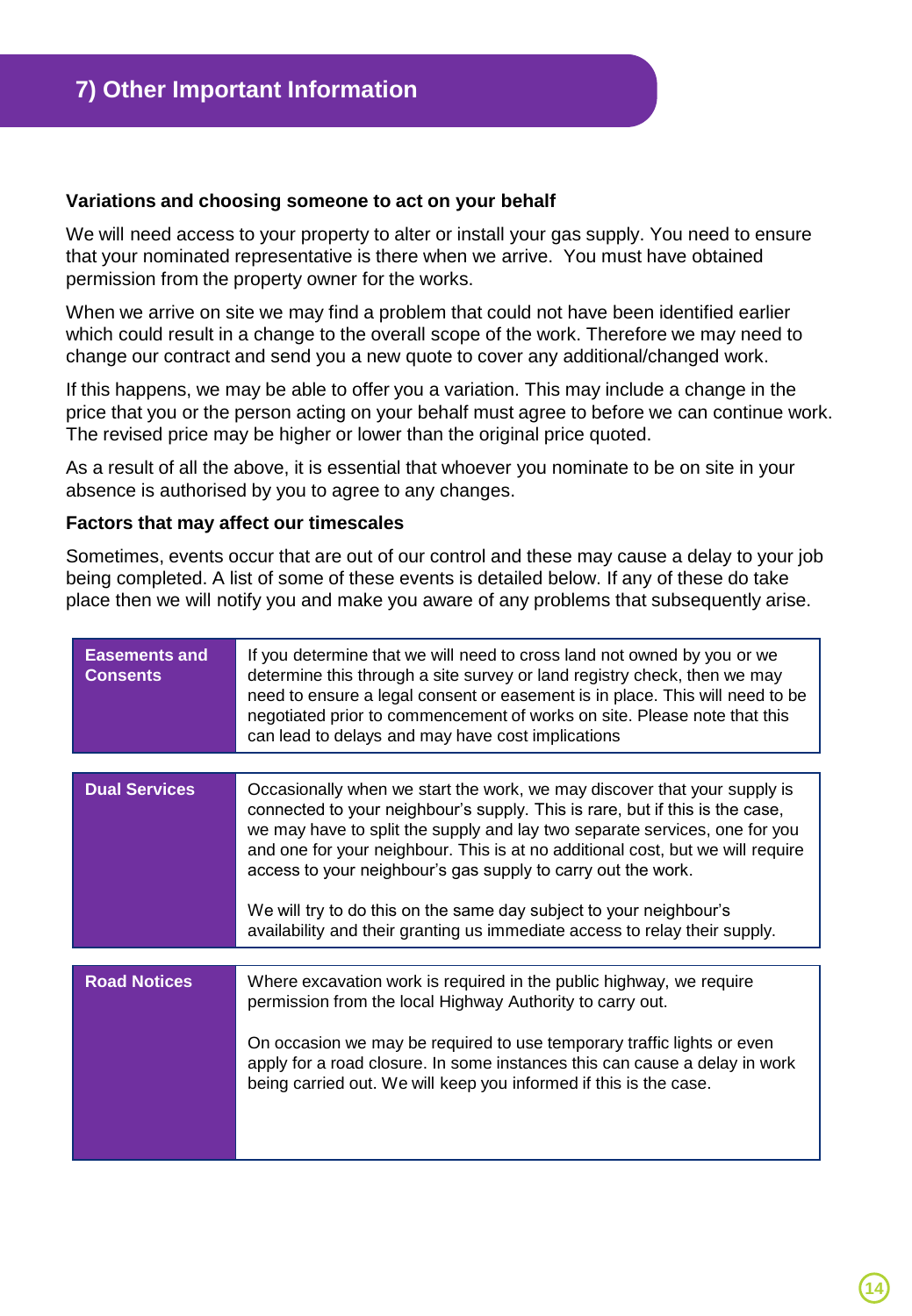### **8) Application for the Alteration of a Gas Supply Connected to an Indigo Pipelines Network**

**It is essential that you check all guidance notes prior to completion of this application form.**

**Please ensure that you fully complete all sections. Failure to do so may result in your application being delayed.**

| <b>SECTION 1 - Customer and Site Details</b>                                                                                                                |        |                          |                |
|-------------------------------------------------------------------------------------------------------------------------------------------------------------|--------|--------------------------|----------------|
| <b>Customer Details - 'CUSTOMER'</b>                                                                                                                        |        |                          |                |
| <b>Name</b>                                                                                                                                                 |        |                          |                |
| <b>Correspondence Address:</b>                                                                                                                              |        | <b>Phone Number</b>      |                |
|                                                                                                                                                             |        | <b>Mobile Number</b>     |                |
| <b>Postcode</b>                                                                                                                                             |        | e-mail address           |                |
| <b>Site Details - 'PREMISES'</b>                                                                                                                            |        |                          |                |
| Is the site address the same as the address<br>above?                                                                                                       |        | <b>YES</b><br>□          | <b>NO</b><br>◻ |
| If NO, please provide details below                                                                                                                         |        |                          |                |
| <b>Site Address:</b>                                                                                                                                        |        | <b>Phone Number</b>      |                |
|                                                                                                                                                             |        | <b>Mobile Number</b>     |                |
| <b>Postcode</b>                                                                                                                                             |        | e-mail address           |                |
| <b>Please provide MPRN (Meter Point Reference</b><br>Number) for the supply to be altered. This can be<br>found on the gas bill for the property concerned. |        | <b>MPRN:</b>             |                |
| Please tell us in what capacity you are applying?                                                                                                           |        |                          |                |
| Owner                                                                                                                                                       | ❏      | <b>Builder/Developer</b> | ❏              |
| <b>Occupier</b>                                                                                                                                             | $\Box$ | Self-build               | $\Box$         |
| Landlord                                                                                                                                                    | $\Box$ | <b>Architect</b>         | $\Box$         |
| <b>Consultant</b>                                                                                                                                           | $\Box$ | <b>Local Authority</b>   | $\Box$         |
| <b>Housing Association</b>                                                                                                                                  | $\Box$ | Other                    | $\Box$         |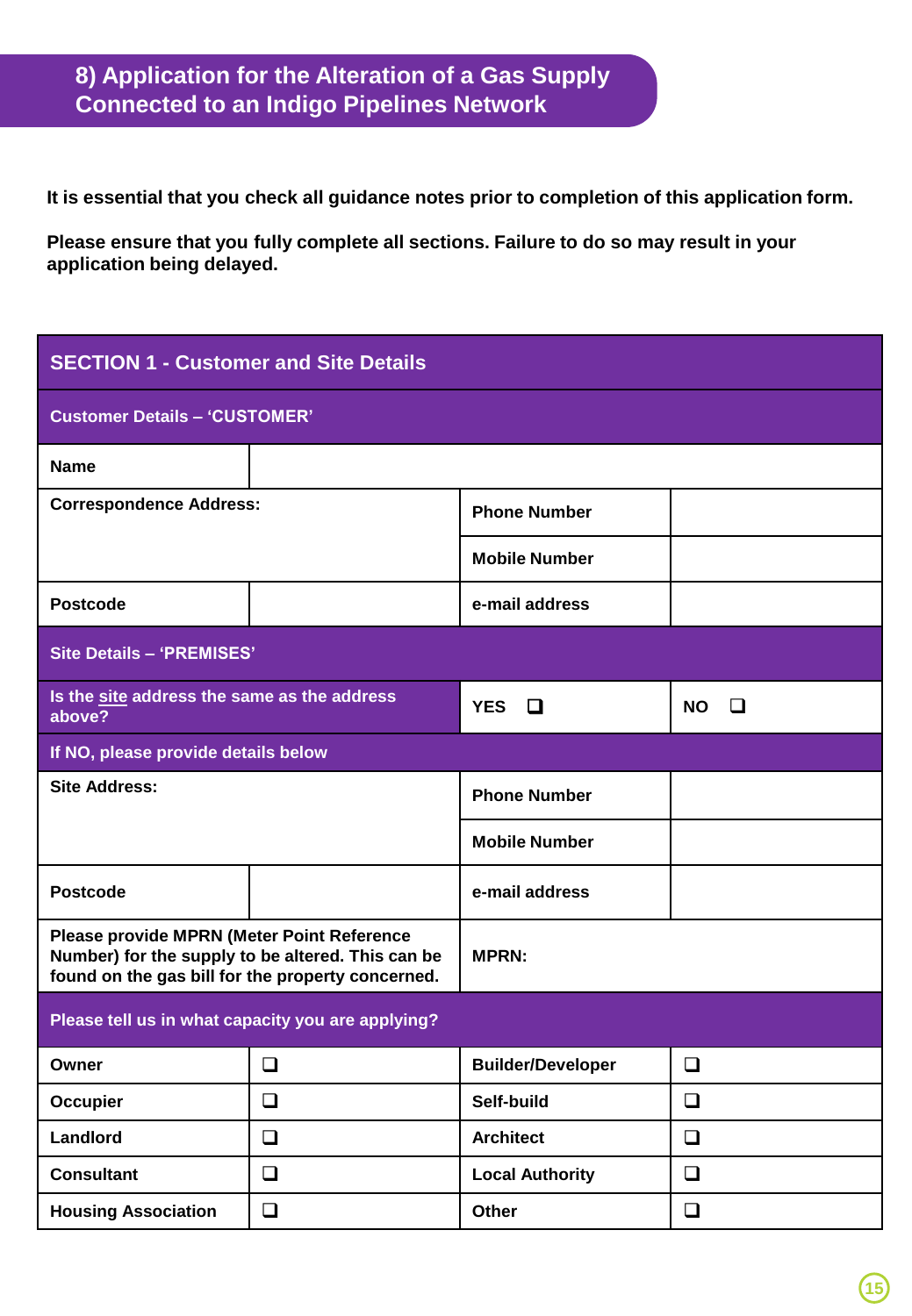| <b>SECTION 2 - Property Details</b>                                                                    |                                      |                                                                                                 |                                            |
|--------------------------------------------------------------------------------------------------------|--------------------------------------|-------------------------------------------------------------------------------------------------|--------------------------------------------|
| What type of property do you want us to alter the service to? - Please attach photographs if possible. |                                      |                                                                                                 |                                            |
| <b>Terraced</b>                                                                                        | $\Box$                               | Semi-detached                                                                                   | $\Box$                                     |
| <b>Detached</b>                                                                                        | $\Box$                               | <b>Flat</b>                                                                                     | ❏                                          |
| Other (please<br>describe)                                                                             | $\Box$                               |                                                                                                 | Please state which floor<br>you live<br>on |
|                                                                                                        |                                      | Please give details of special circumstances that may be relevant to the work to be carried out |                                            |
| Is the property a listed<br>building?                                                                  | Yes<br>◻<br>No<br>$\Box$             | If yes please give details                                                                      |                                            |
| Are the house walls<br>thicker than normal?                                                            | Yes<br>ப<br><b>No</b><br>$\Box$      | If yes please give details                                                                      |                                            |
| <b>Conservation area</b>                                                                               | Yes<br>$\Box$<br><b>No</b><br>$\Box$ | If yes please give details                                                                      |                                            |
| <b>Parking Restrictions</b>                                                                            | Yes<br>$\Box$<br><b>No</b><br>$\Box$ | If yes please give details                                                                      |                                            |
| Do you require the<br>works to be carried out<br>in two visits (see<br>Example 3 - Page 7)             | Yes<br>Q<br>No<br>$\Box$             | If yes please give details                                                                      |                                            |
| Other - please give<br>details                                                                         | $\Box$                               |                                                                                                 |                                            |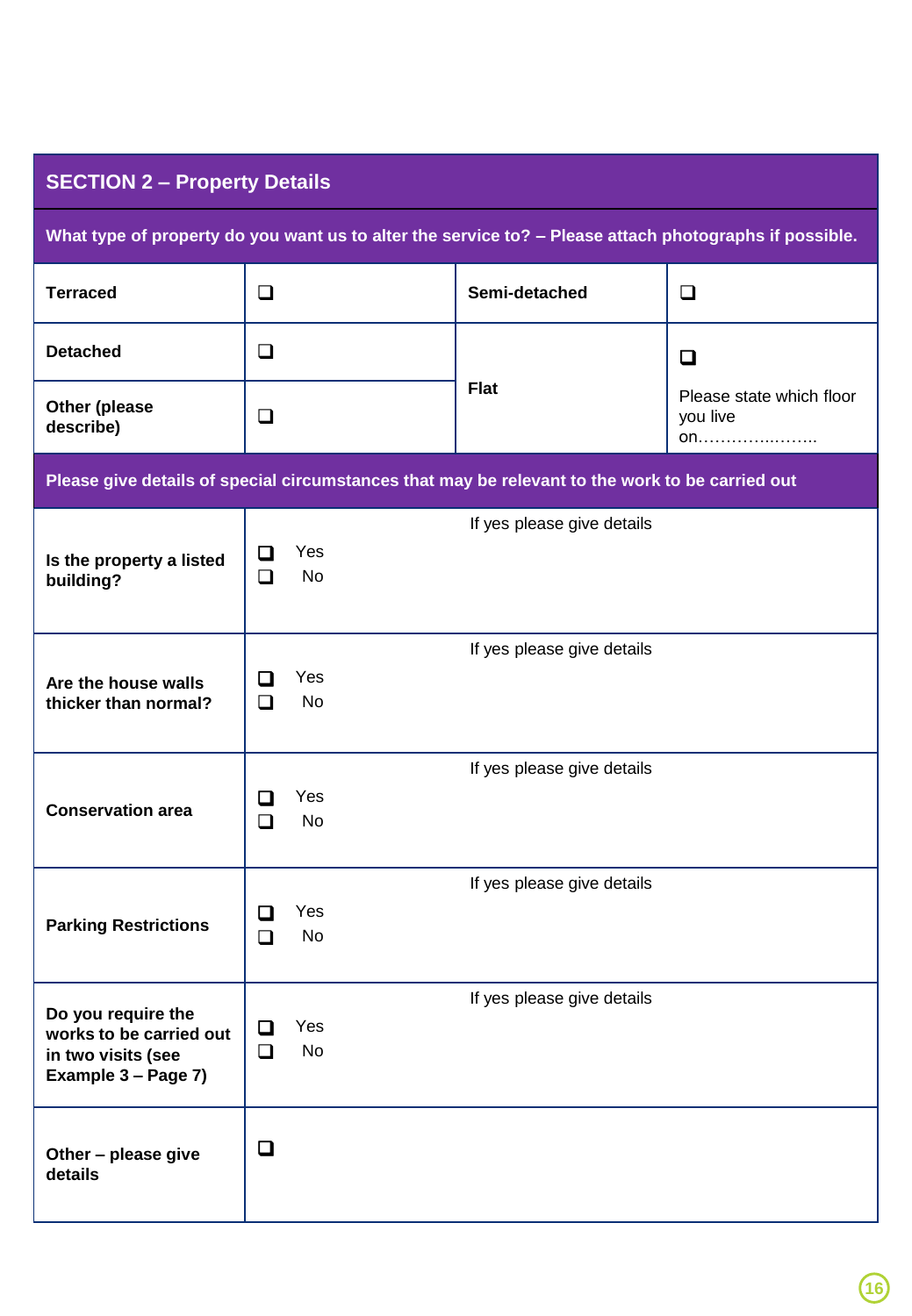| <b>SECTION 3 - Meter / Meter Box Details</b>                            |                                                                           |  |
|-------------------------------------------------------------------------|---------------------------------------------------------------------------|--|
| What sort of meter do you have fitted at the moment?                    |                                                                           |  |
| <b>Credit Meter</b>                                                     | $\Box$                                                                    |  |
| <b>Other</b>                                                            | ❏                                                                         |  |
|                                                                         | Where is your meter/meter box currently located?                          |  |
| <b>Kitchen Cupboard</b>                                                 | $\Box$                                                                    |  |
| <b>Under Stairs</b>                                                     | □                                                                         |  |
| Garage                                                                  | □                                                                         |  |
| <b>Basement</b>                                                         | □                                                                         |  |
| <b>Outside Meter Box</b>                                                | □                                                                         |  |
| <b>Other</b>                                                            | ❏                                                                         |  |
|                                                                         | Are you able to access your ECV (Emergency Control Valve) to turn it off? |  |
| <b>Yes</b>                                                              | ❏                                                                         |  |
| No                                                                      | ❏                                                                         |  |
|                                                                         | If your meter is outside, what type of box do you currently have?         |  |
| <b>Surface-Mounted</b>                                                  | □                                                                         |  |
| <b>Semi-Concealed or</b><br><b>Unibox</b>                               | $\Box$                                                                    |  |
| <b>Built-in</b>                                                         | ப                                                                         |  |
|                                                                         | Please confirm the meter box type you will be installing                  |  |
|                                                                         | $\Box$ Surface-Mounted<br>$\Box$ MITRAS UNIBOX - UB2                      |  |
| Meter box type                                                          | $\Box$ Built-in                                                           |  |
|                                                                         | NB: We do not supply or install meter boxes.                              |  |
|                                                                         | Please refer to Section 2 - 'Approved Gas Meter Boxes' for advice         |  |
| Do you require your damaged / flooded semi-concealed meter box changed? |                                                                           |  |
| <b>Yes</b>                                                              | NB: You must supply the meter box.<br>❏                                   |  |
| No                                                                      | ❏                                                                         |  |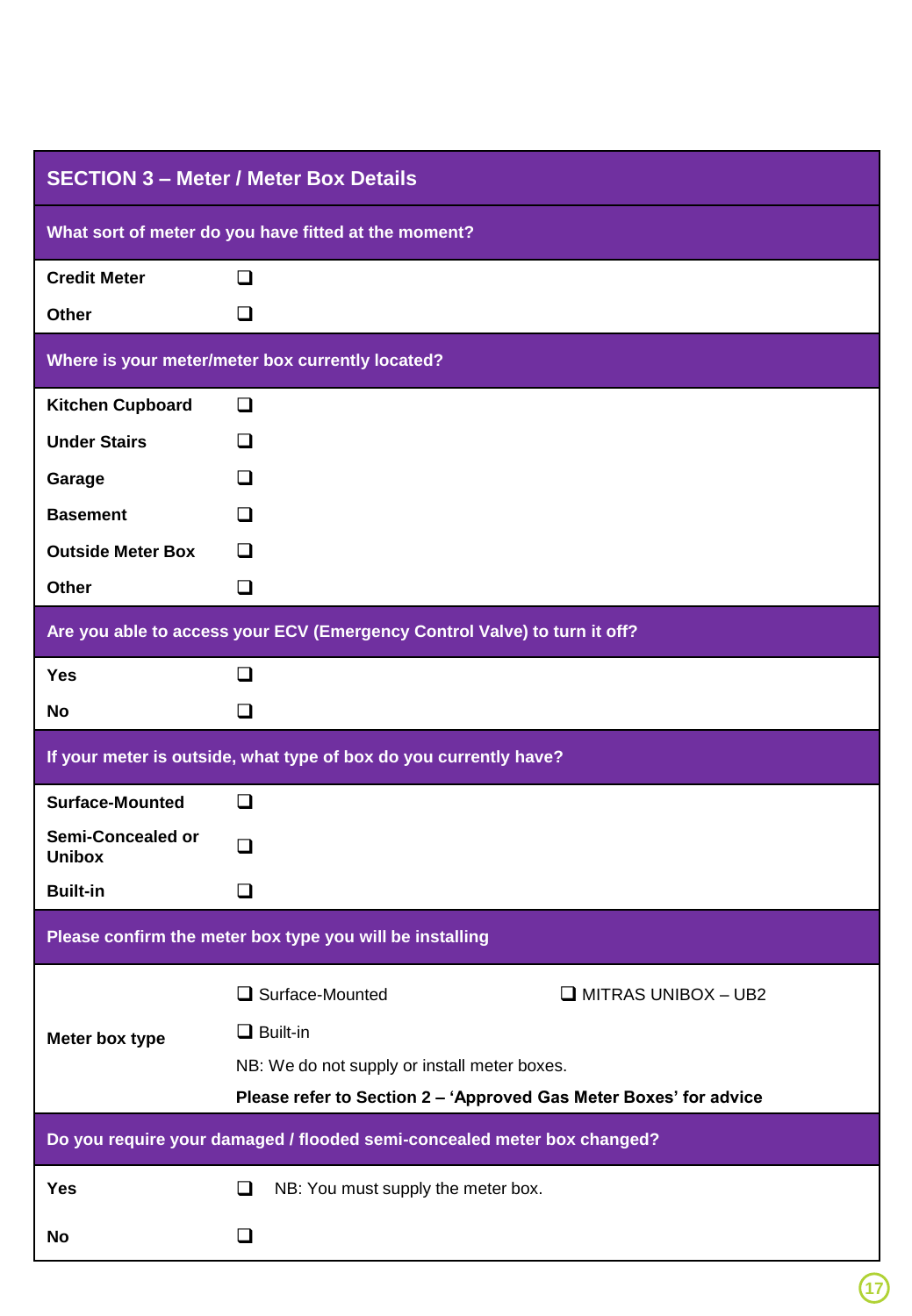#### **SECTION 4 – Property Sketch and Meter Positions**

**Please provide a sketch of the property. This must include:**

- **a) The road name**
- **b) Your current meter position**
- **c) Your proposed meter position**
- **d) The distance in metres between 'X' and 'M'**
- **e) Any important features like porches, garages, conservatories**

#### **Example Sketch**

Please note that the quotation provided will be based on the information provide below. Please ensure that meter positions indicated and all measurements are accurate.

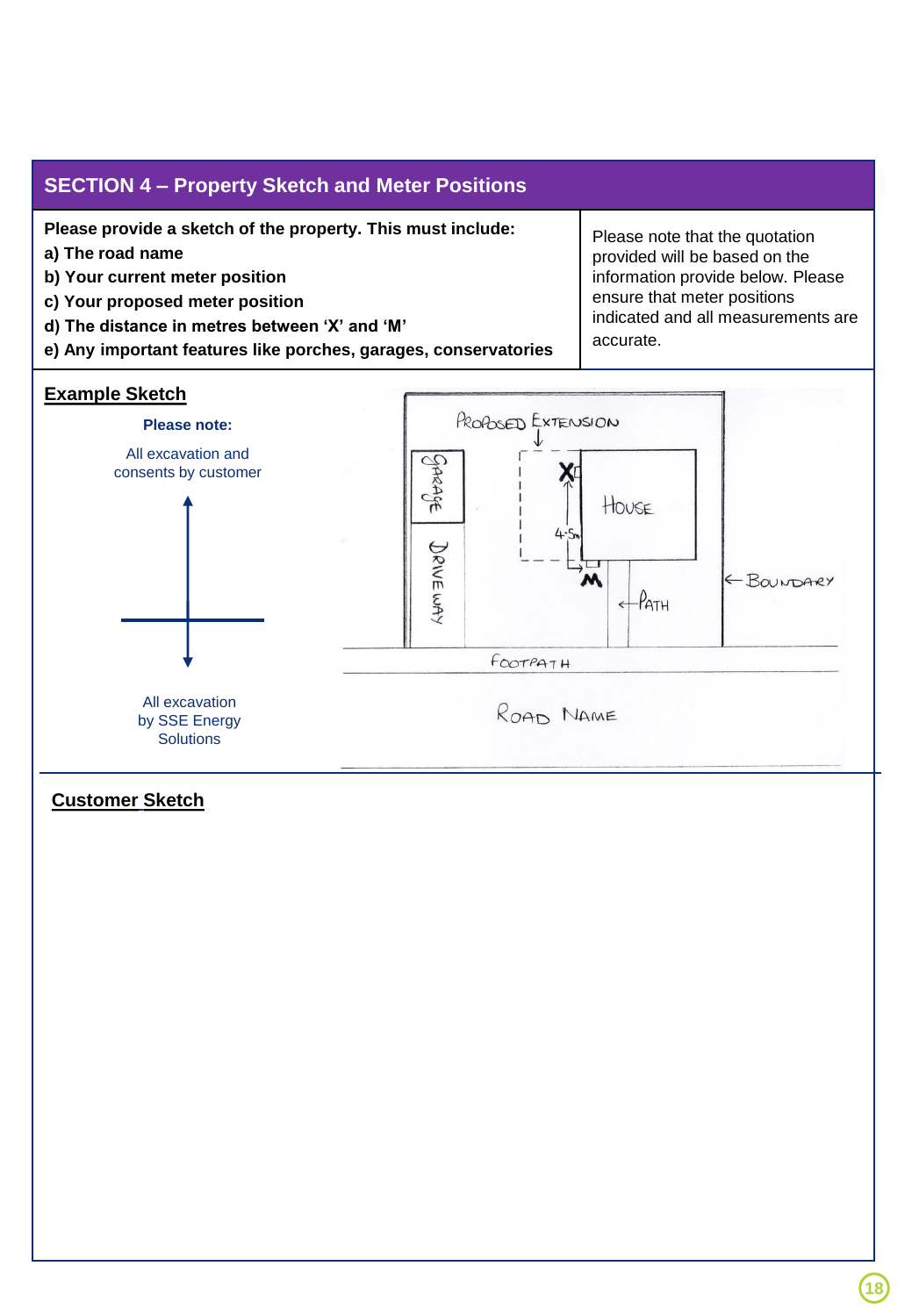| <b>SECTION 5 - Excavation Details</b>                                                                                                 |                                                                                                               |
|---------------------------------------------------------------------------------------------------------------------------------------|---------------------------------------------------------------------------------------------------------------|
| <b>Excavation Required within Private Ground</b><br>(Inside Boundary of Property)                                                     |                                                                                                               |
| All Excavation and reinstatement of trenches in private<br>ground by customer or customers contractors.                               | Please state length to be undertaken by<br>yourself or your contractors<br>. <b>. m</b>                       |
| <b>Excavation Required within Public Highway</b><br>SSE Energy Solutions will excavate and reinstate in Public<br><b>Highway only</b> | SSE Energy Solutions will confirm and<br>arrange bespoke quotation to include<br>excavation in Public Highway |

| <b>SECTION 6 – Meter Reconnection</b>                                                                                                                                                               |                             |
|-----------------------------------------------------------------------------------------------------------------------------------------------------------------------------------------------------|-----------------------------|
| Whether you choose Option 1 or Option 2, you will have to<br>contact a Gas Safe engineer to complete the reconnection<br>to your internal pipework. Please tick to confirm that you<br>accept this. | <b>Partial Reconnection</b> |

| <b>SECTION 7 - Consents and Easements</b>                                                                                                                       |   |  |
|-----------------------------------------------------------------------------------------------------------------------------------------------------------------|---|--|
| <b>Service alteration works</b><br>are to be carried out<br>entirely within Private<br>Land owned by the<br>applicant detailed within<br>Section 1 of this form | n |  |
| Please provide details - (a bespoke quotation will be required)<br>❏<br>Other                                                                                   |   |  |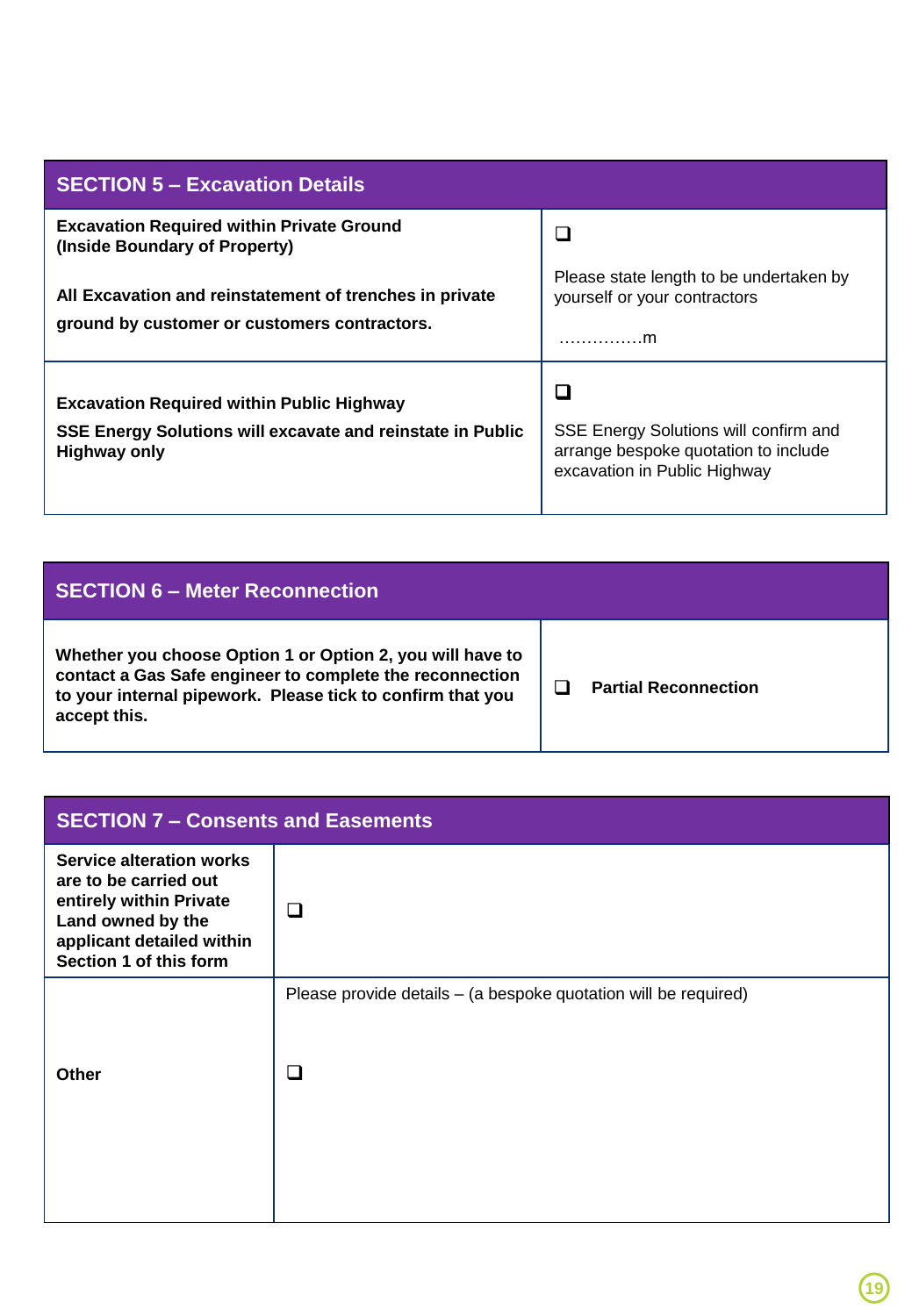| <b>SECTION 8 - Risk Assessment</b>                                                                               |  |
|------------------------------------------------------------------------------------------------------------------|--|
| Does anyone in the property have Covid-19 or any other<br>infectious disease?                                    |  |
| Is there clear and safe access to the meter box?                                                                 |  |
| Is meter box located in an elevated position (requires a step<br>ladder to access it)?                           |  |
| Is there a safe and well lit area to park outside the property?                                                  |  |
| Are there any excavations or road works in the area?                                                             |  |
| Is there a risk of an animal attack (e.g. is there a dog at the<br>property)?                                    |  |
| Is there a risk of assault or abuse?                                                                             |  |
| Is there any exposure to dangerous substances (e.g.<br>Asbestos) or infectious agents (e.g. rats, pigeons, etc)? |  |
| Is there any danger of falling objects?                                                                          |  |
| Any other known risks or hazards?                                                                                |  |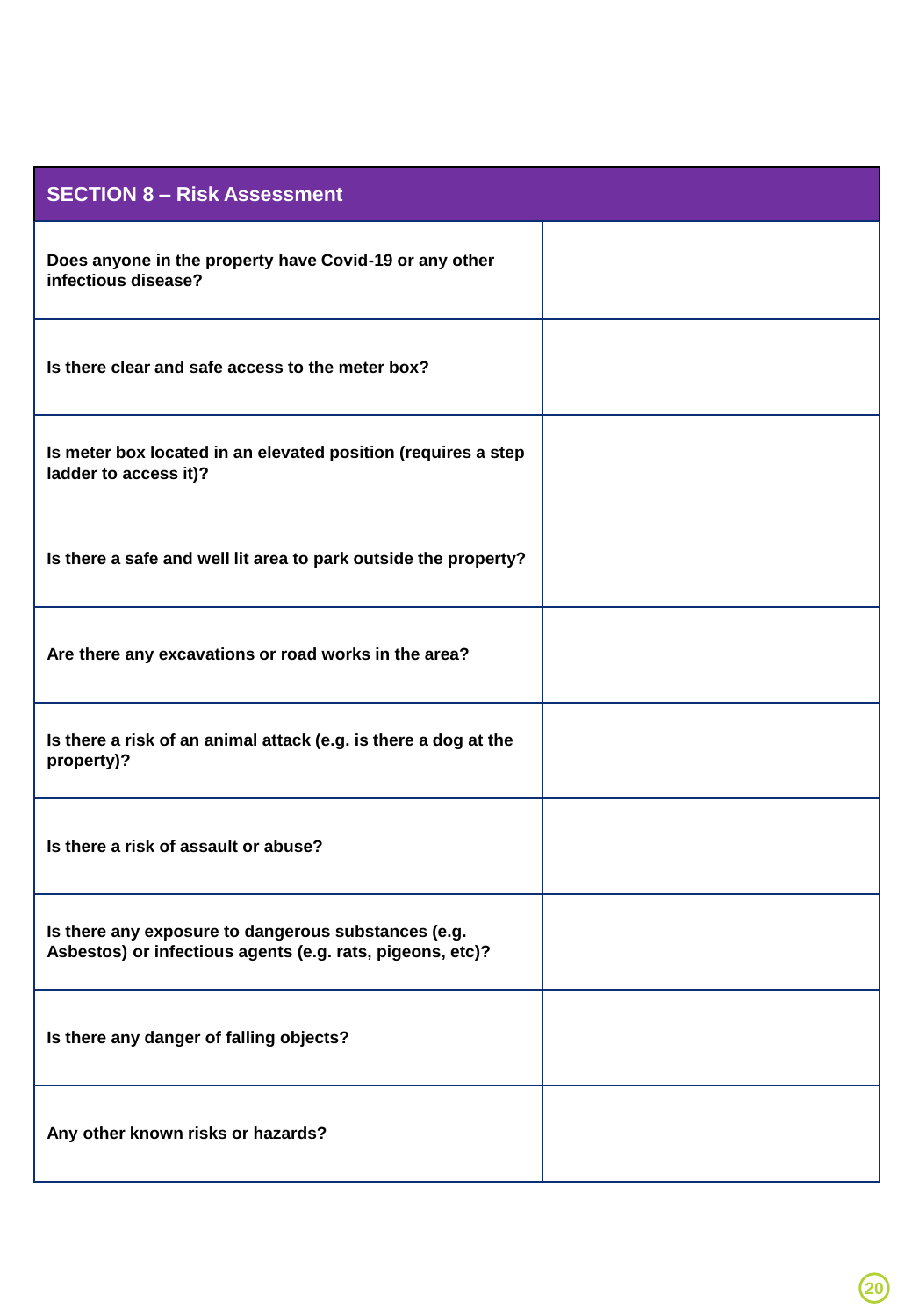| <b>SECTION 9 - Confirmation and Signature</b> |                                                                  |  |
|-----------------------------------------------|------------------------------------------------------------------|--|
| Name (Please Print)                           |                                                                  |  |
| Signature                                     |                                                                  |  |
| <b>Date</b>                                   |                                                                  |  |
|                                               | Once fully completed the Application Form should be returned to: |  |
| <b>Gas Service Alterations</b>                |                                                                  |  |
| <b>SSE Energy Solutions</b>                   |                                                                  |  |
| <b>No.1 Forbury Place</b>                     |                                                                  |  |
| <b>Forbury Road</b>                           |                                                                  |  |
| <b>Reading</b>                                |                                                                  |  |
| <b>Berkshire</b>                              |                                                                  |  |
| RG1 3JH                                       |                                                                  |  |
| or alternatively email to:                    |                                                                  |  |
| gasservicealterations@sse.com                 |                                                                  |  |
|                                               |                                                                  |  |